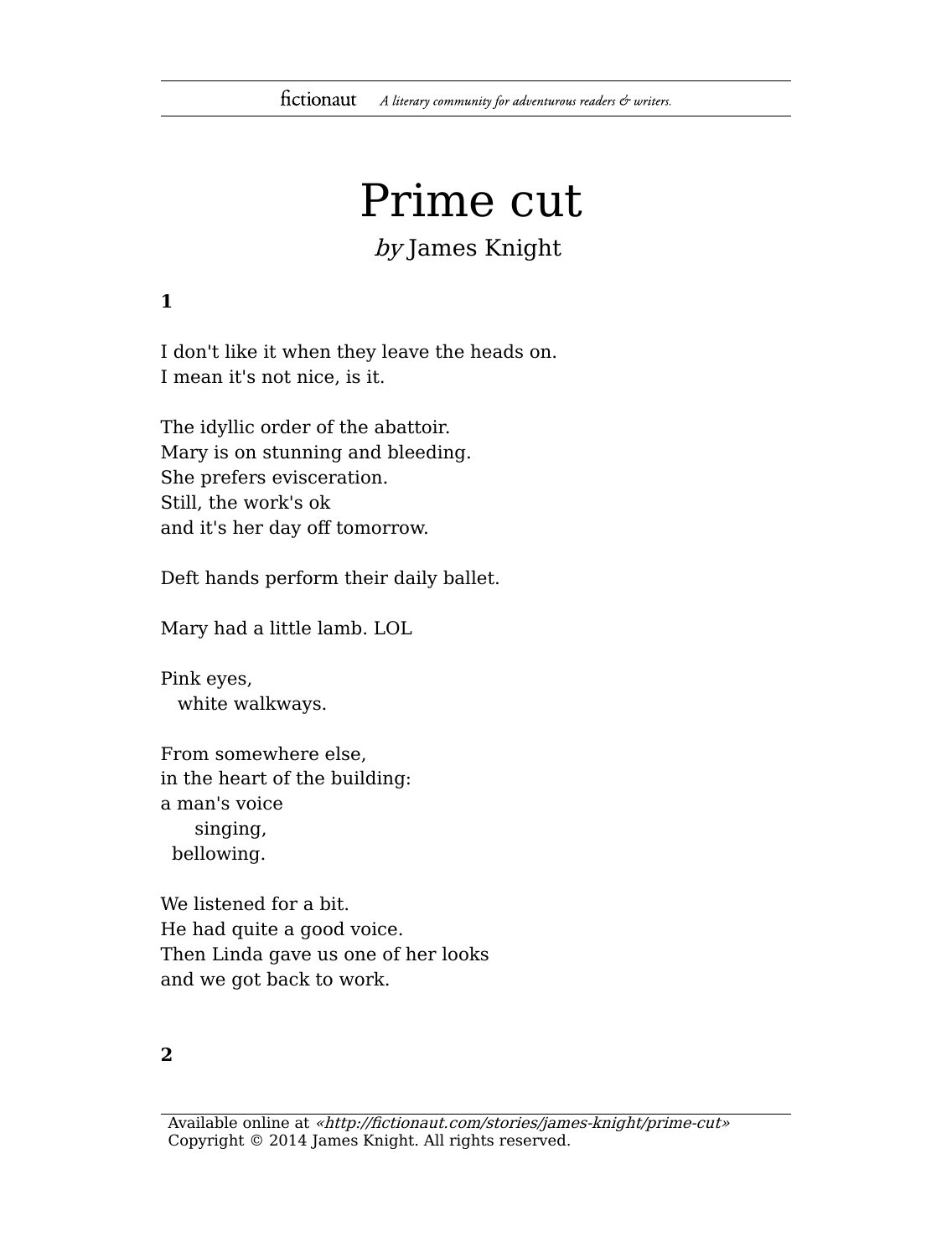The first victims were the countless birds, spellbound by the voice of the singer.

Fingers pull him apart

chump chop scrap saddle

You'll notice there are several conveyor belts, each carrying a different cut

pink hands white overalls a whistled tune

bleached skin makes bloodless poetry

The trees shed their leaves and, with bared heads, mourned his loss.

#### **3**

meaty cut from the lower end of the leg

full of flavour fall from the bone forgotten cut

yields a generous amount of meat